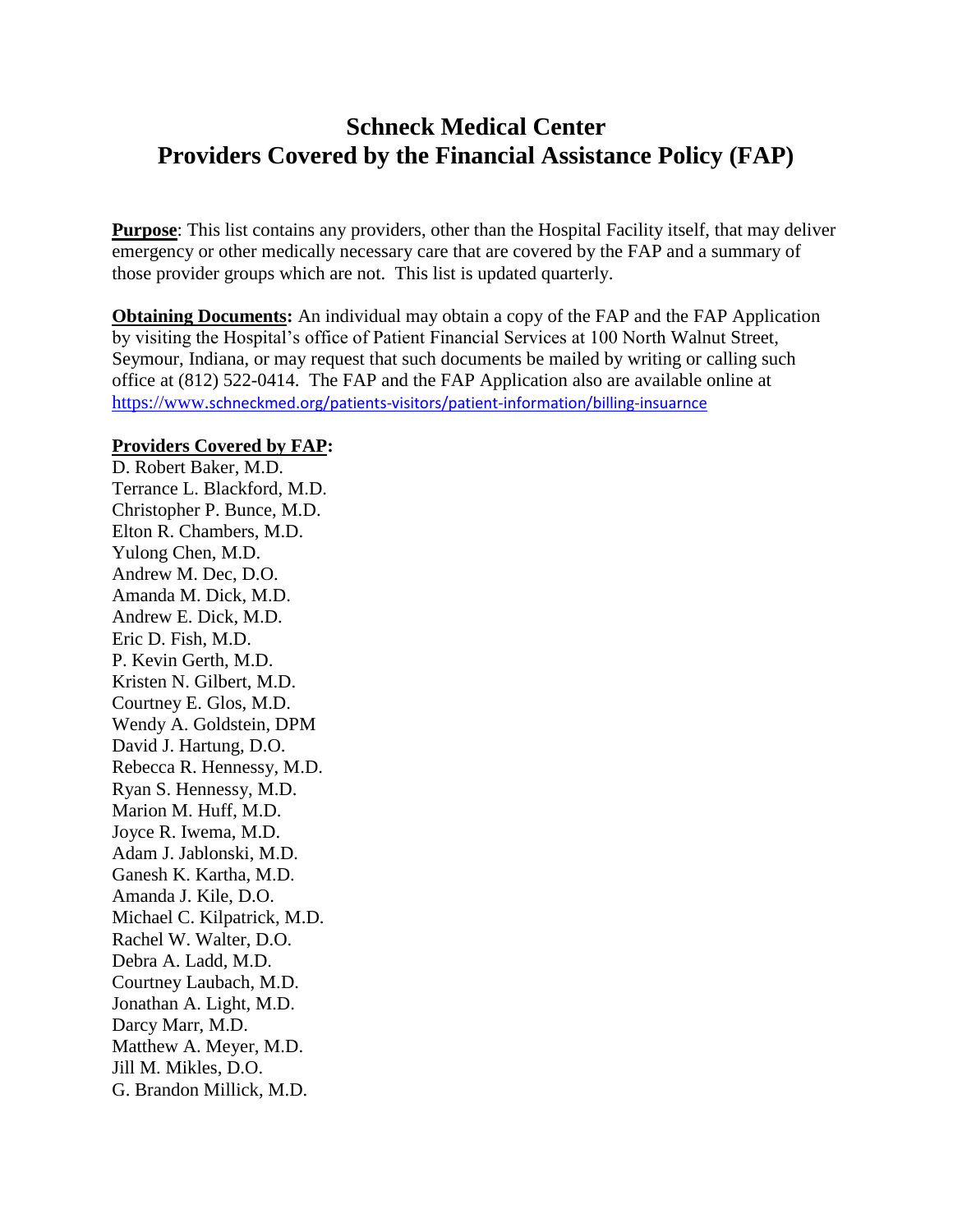Nicholas Neuman, D.O. Grant J. Olsen, M.D. Kellie A. Park, M.D. Justin N. Rasner, M.D. Judith A. Rumschlag, M.D. Kristin Sanders, M.D. Ryan M. Sarver, M.D. Courtney Savilla, D.O. Jeffrey E. Schulz, M.D. Madelaine M. Sgroi, D.O. Lisa M. Snow, D.O. Amanda M. Souza, D.O. Christopher F. Spalding, M.D. Joyce A. Spurgeon, M.D. Matthew R. Stanfield, M.D. D. Ryan Stone, D.O. Willie Talbert, M.D. Kristopher M. Williams, D.O. David S. Wilson, M.D. Matthew Wilson, D.O. Steven H. Windley, M.D. Jonathan Witten, M.D. Jason B. Woods, DPM Dr. Aaron Banister, PhD Luke Acton, NP Terri J. Agan, NP Melissa Anderson, NP Sherry Arbuckle, NP Catherine Bailey, NP Brilyn Banister, NP Kristen C. Barr, CRNA Damon Bartley, PA Kenneth B. Bates, PA Sherry Beal, LCSW Greg Comstock, PA Bret A. Cornn, PA Phillip M. Estep, NP Jana Fischer, NP Donna P. Foster, NP Rhonda L. Fountain, NP Amanda I. Harritt, NP Cathy R. Hildebrand, NP Rachel Hoevener, NP Amy E. Jackson, PA Elizabeth A. Jackson, NP Roberta Darlene Kilburn, NP